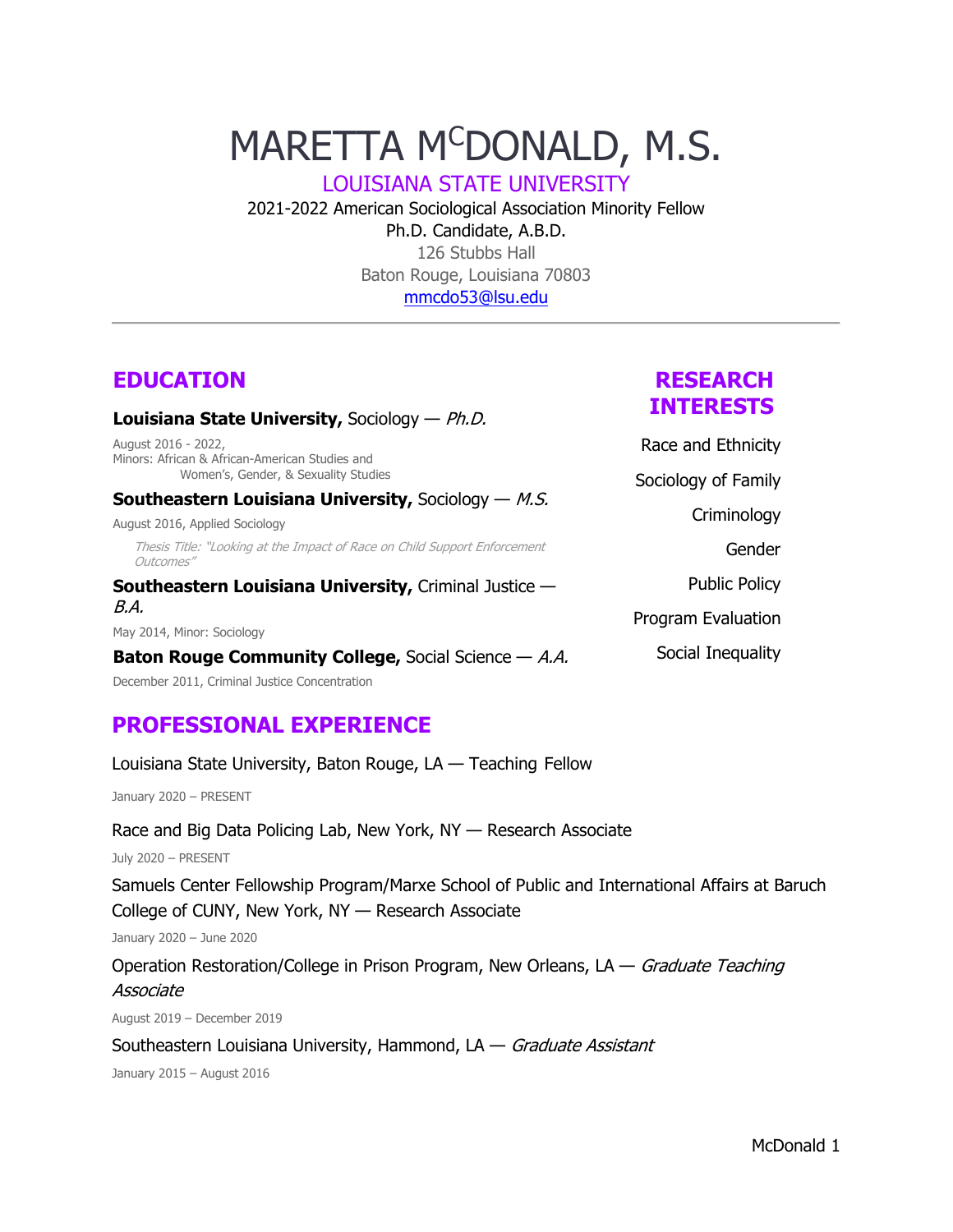State of Louisiana -- Child Support Enforcement Services, Baton Rouge, LA - Analyst Supervisor/Trainer

April 2005 – April 2009

## **GRANTS**

American Sociological Association Doctoral Dissertation Research Improvement Grant \$14,986

June 2021 – May 2022

# **PUBLICATIONS**

## **Books**

Green Aaryn L., **Maretta McDonald**, Veronica A. Newton, Candice c. Robinson, and Shantee Rosado<sup>\*</sup>. (under contract) The Sociology of Cardi B. New York. Routledge Press.

## **Peer-Reviewed Articles**

Allen, Shaonta' E., Ifeyinwa F. Davis, **Maretta McDonald**, and Candice C. Robinson. (2020)[\\*](#page-1-0) "The Case of Black Millennials." Sociological Perspectives 63, no. 3: 478–85. doi: [10.1177/0731121420915202](https://doi.org/10.1177/0731121420915202)

## **Book Chapters**

- **Maretta McDonald**. (2020). "Blue Lives Matter: Police Protection or Countermovement**.**" in Protecting Whiteness: Whitelash and the Rejection of Racial Equality edited by Cameron Lippard, J. Scott Carter, and David G. Embrick. Seattle. University of Washington Press
- **Maretta McDonald.** (2020) "Child Support Enforcement as Social Control: Black Fathers and Multi-partner Fertility" in Africana Demography edited by Lori L. Martin. Netherlands. Brill.
- **Maretta McDonald.** (2020). "GO 'HEAD GIRL, WAY TO REPRESENT! Dealing with Issues of Race and Gender in Shondaland." in Racialized Media: The Design, Delivery, and Decoding of Race and Ethnicity edited by Matthew W. Hughey and Emma Lesser. New York. NYU Press.

### **Encyclopedia Entries**

**Maretta McDonald** (in press) "**Lower Class**" in Wiley Blackwell Encyclopedia of Sociology, 2nd Edition edited by George Ritzer. Hoboken, New Jersey. Wiley-Blackwell.

### **Research Reports**

- Becker, Sarah and **Maretta McDonald** (2021) "**School of Theatre Fall 2020 Culture Assessment Survey**" Louisiana State University
- Becker, Sarah, Ifeyinwa Davis, **Maretta McDonald**, and Timothy Reling. (2019) "**2018-2019 Campus Climate Survey Final report."** Louisiana State University <https://www.lsu.edu/diversity/files/2019cr.pdf>

<span id="page-1-0"></span><sup>\*</sup> Denotes Equal Authorship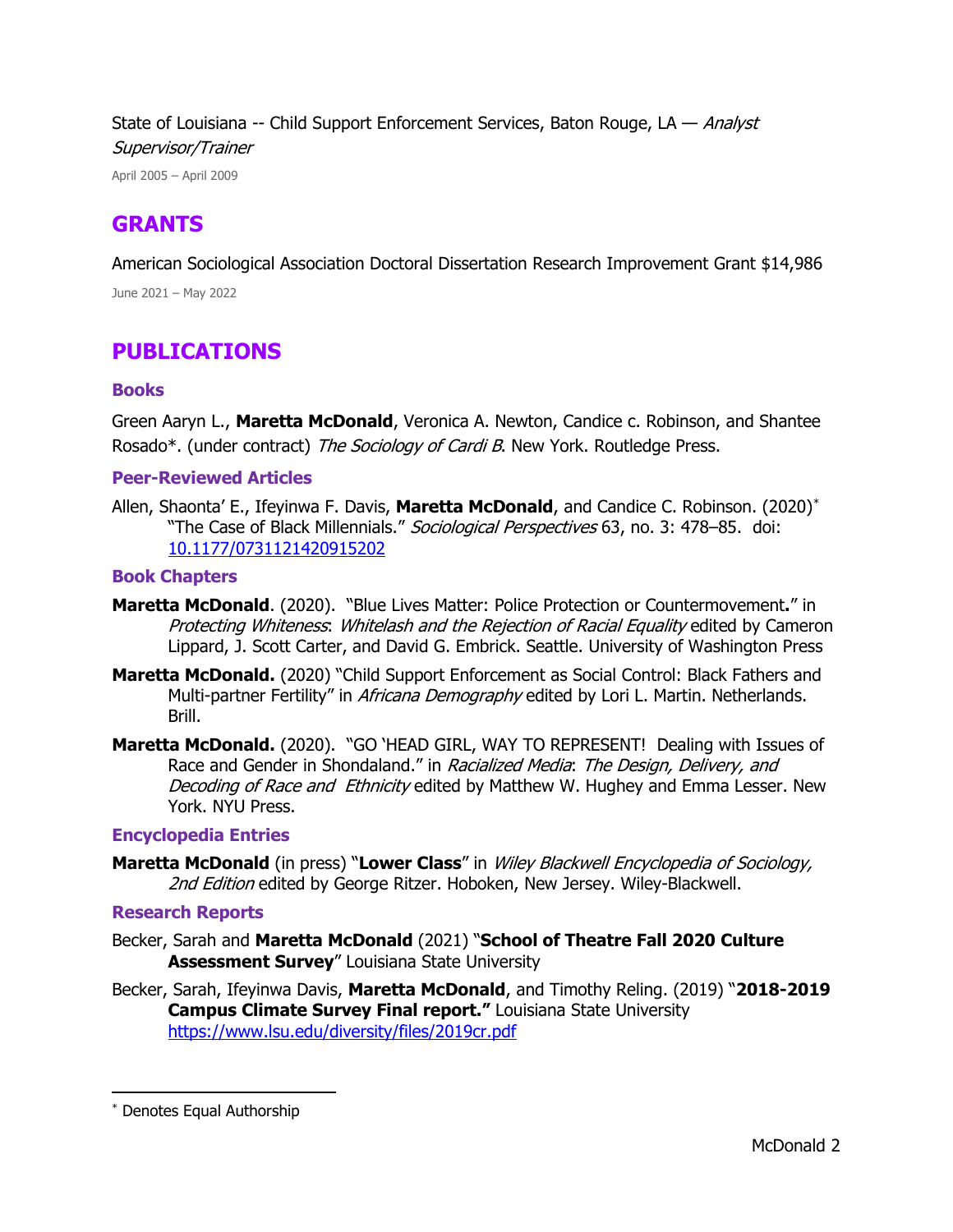## **Manuscripts in Progress**

- **Maretta McDonald** and Lori Latrice Martin (in progress)"Well-Paid versus Wealthy: Race, Ethnicity, Housing Values, and The Myth of Black Meccas"
- **Maretta McDonald** and Lori Latrice Martin (in progress)"Du Bois, Race, Gender, and Persistent Wealth Inequality: Black Sociology for the 21st Century"
- Elizabeth Brault and **Maretta McDonald** (in progress) "United to Hate: Bridging and Bonding Capital's Implications for Racially-Motivated Hate Crimes in America"
- **Maretta McDonald**, Heather Rackin, and Ifeyinwa Davis.(in progress) "Daddy? Are You ok?' : The Impact of Child Support Enforcement Anxiety on Paternal Depression"

# **TEACHING EXPERIENCE**

Sociology of Marriage and Family, Louisiana State University, Department of Sociology— Instructor of Record

Spring 2021

Introduction to Sociology, Louisiana State University, Department of Sociology — Instructor of Record

Fall 2020

Black Popular Culture, Louisiana State University, African and African-American Studies Program —

Instructor of Record

Spring 2020

American History, Operation Restoration/College in Prison Program, Tulane University — Co-Instructor with Dr. Catherine Jacquet

Fall 2019

# **PUBLIC SOCIOLOGY**

- Prepared "Black Baton Rouge Yesterday and Today: Looking Back to Effectively Move Forward" for MetroMorphosis (2021) [https://metromorphosis.net/wp](https://metromorphosis.net/wp-content/uploads/2021/02/Black-Baton-Rouge-Yesterday-and-Today-Digital-Copy.pdf)[content/uploads/2021/02/Black-Baton-Rouge-Yesterday-and-Today-Digital-Copy.pdf](https://metromorphosis.net/wp-content/uploads/2021/02/Black-Baton-Rouge-Yesterday-and-Today-Digital-Copy.pdf)
- Stephane Andrade, Brittany Pearl Battle, and **Maretta McDonald** (2020). [†](#page-2-0) **"**The Stimulus Bill Punishes Parents Behind on Child Support. Now Is Not the Time**.**" Slate. April 1. [https://slate.com/news-and-politics/2020/04/stimulus-bill-punishes-parents-child](https://slate.com/news-and-politics/2020/04/stimulus-bill-punishes-parents-child-support.html)[support.html.](https://slate.com/news-and-politics/2020/04/stimulus-bill-punishes-parents-child-support.html)
- Heather O'Connell and **Maretta McDonald** (2020) "To Fix Our Policing Problem, We Have to Start With Our Racism Problem" Urban Edge June 6. [https://kinder.rice.edu/urbanedge/2020/06/06/inequalities-racism-policing-reform](https://kinder.rice.edu/urbanedge/2020/06/06/inequalities-racism-policing-reform-protests)[protests](https://kinder.rice.edu/urbanedge/2020/06/06/inequalities-racism-policing-reform-protests)

<span id="page-2-0"></span><sup>†</sup> Equal Authorship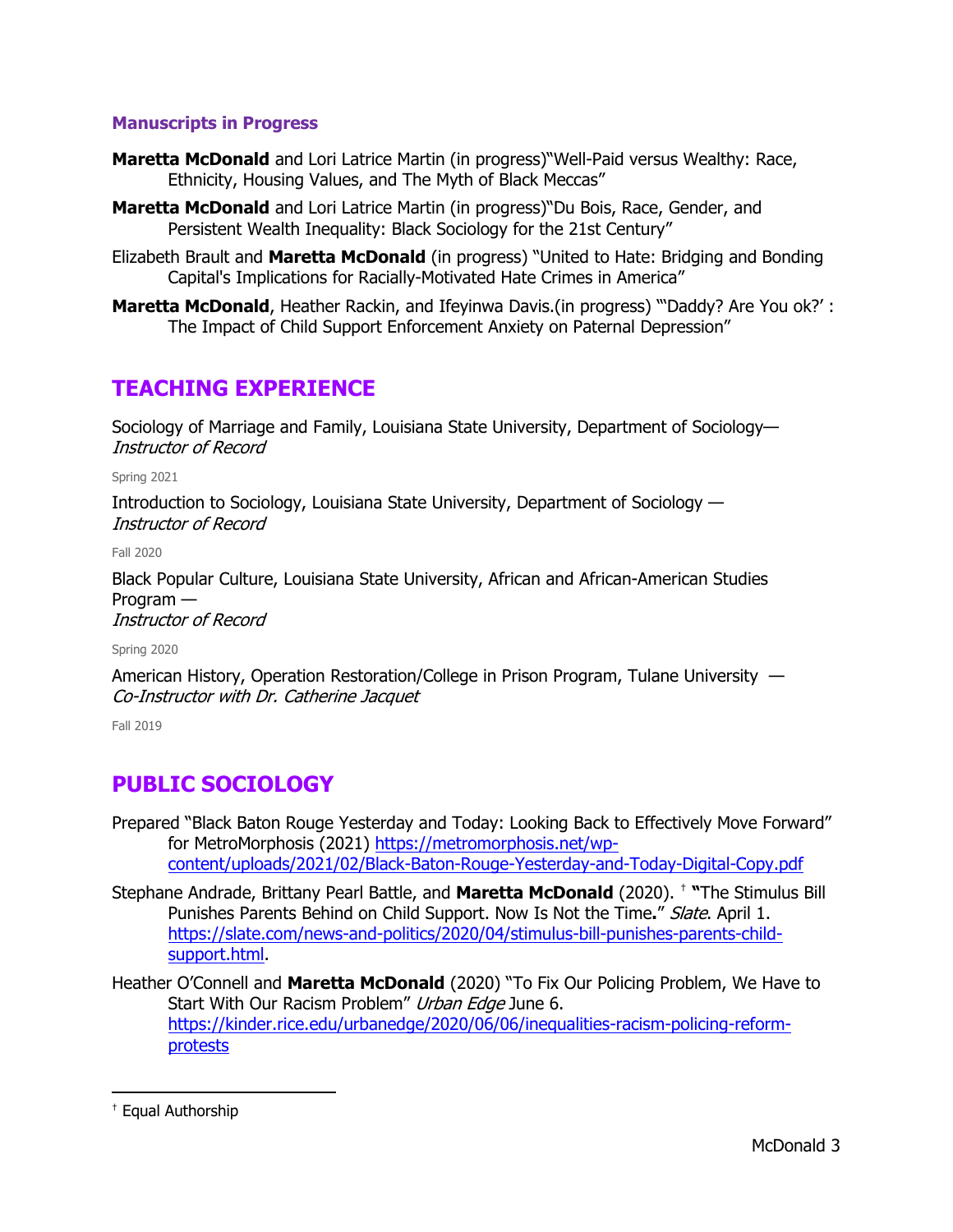Quoted in "Cardi B Panel Held at Sociology Conference in Philadelphia" XXLmag.com – New York City, New York. August 15, 2018

Quoted in "The Sociology of Cardi B: Why the rapper's rise speaks volumes." The Inquirer – Philadelphia, Pennsylvania. August 13, 2018

Quoted in "Strawberry Festival poster stirs controversy" wwltv.com – Hammond, Louisiana. March 20, 2015

Quoted in "Racist? Art? Ponchatoula says it's staying" WBRZ – Baton Rouge, Louisiana. March 20, 2015

Interviewed regarding the history of racialized images and issues of race in Hammond, LA by Ashley Rodrigue, Reporter

WWLT, CBS Affiliate – Hammond, Louisiana. March 19, 2015

# **INVITED LECTURES AND CONFERENCE PRESENTATIONS**

"Blue Lives Matter: Police Protection or Countermovement." Panelist, Southern Sociological Society, Held Virtually. April 2021

"Politics of Positionality and the White "Cuckoo Clock": The Critical "Use of Self" in Anti-Racist Pedagogical Praxis" Invited Panelist, Critical Theories of Education, Held Virtually. November 2020

"Nikki is King: Blackness, Queerness, & Pop Culture" Invited Lecturer for Black Women in America class, African and African-American Studies program, Louisiana State University, November 2020

"I'm Rooting for Everybody Black" Invited Presenter on Culturally Relevant Pedagogy for Computing Pathway Summer Institute 2020, BRBYTES, Louisiana State University, June 2020

"Qualitative Methods in Sociology Research: Sociology of Cardi B" Invited Presenter for Sociology Micro Conference, Louisiana State University. November 2019

"Hell Hath No Fury: A Black Feminist Criminology Analysis of Black Female Perpetrated Intimate Partner Homicide from 1920 to 2019" Roundtable Organizer/Paper Presentation, American Society of Criminology Annual Meeting, San Francisco, California. November 2019

"Cardi B and Latina Gender Role Expectations (Marianismo)" Guest Lecture for Race Relations Class, Department of Sociology and Criminal Justice, Southeastern Louisiana University. November 2019

"Family Research in Sociology" Guest Lecture for Introductory Sociology Class, Department of Sociology, Louisiana State University. November 2019

"Introduction to Sociological Understandings of Race" Guest Lecture for Introductory Sociology Class, Department of Sociology, Oklahoma State University. October 2019

"Experiences in Research" Invited Panelist for Humanities and Social Science Residential College Researcher Panel, Louisiana State University. October 2019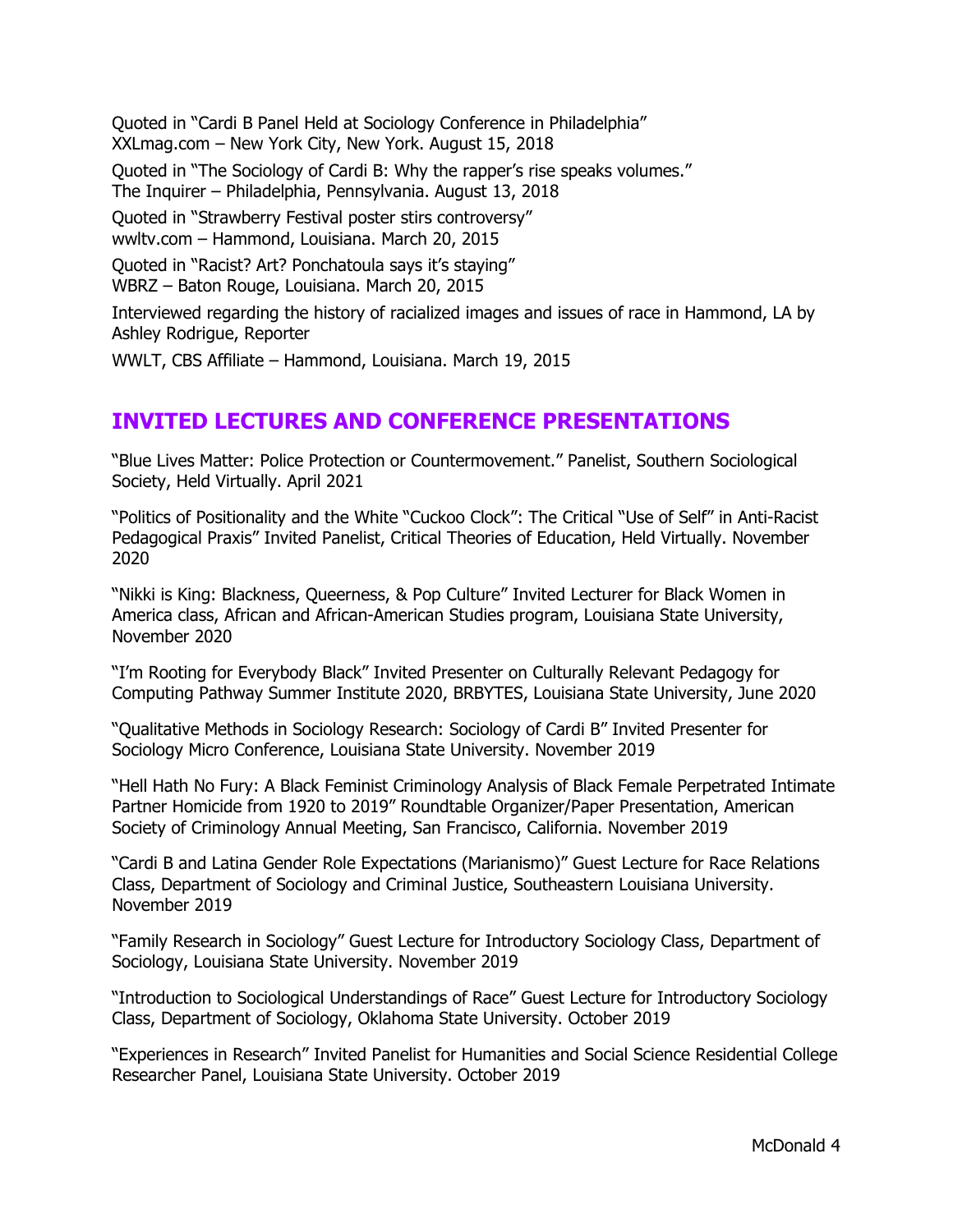"Du Bois, Race, Gender, and Persistent Wealth Inequality: Black Sociology for the 21st Century," Co-Authored with Dr. Lori Latrice Martin. Paper Presentation, Society for the Study of Social Problems Annual Meeting. New York, New York. August 2019

"Living Her Best Feminist Life: Cardi B's Struggle against Marianismo" Paper Presentation, Association of Black Sociologists Annual Meeting New York, New York. August 2019.

"I Just Throw Up My Hands: Child Support Enforcement Threat and Depression of Black Non-Resident Fathers in Fragile Families" Paper Presentation, Association of Black Sociologists Annual Meeting New York, New York, August 2019.

"Well-Paid versus Wealthy: Race, Ethnicity, Housing Values, and The Myth of Black Meccas" Co-Authored with Dr. Lori Latrice Martin, Paper Presentation, Association of Black Sociologists Annual Meeting New York, New York. August 2019.

"Daddy, Are You O.K.?: Child Support Enforcement Threat and Depression of Fathers in Fragile Families" Co-Authored with Heather Rackin and Ifeyinwa Davis, Poster Presentation, Population Association of America Annual Meeting. Austin, Texas. April 2019.

"The Everyday as Problematic: Using Millennial Pop Culture to Explicate Social Theory" Paper Presentation Pacific Sociological Association Annual Meeting. Oakland, California. March 2019.

"United to Hate: Bridging and Bonding Capital's Implications for Racially-Motivated Hate Crimes in America" Co-authored with Elizabeth Brault, Paper Presentation (Co-Presented), Pacific Sociological Association Annual Meeting. Oakland, California. March 2019

"If It Were Me, I'd Be in Jail: Examining Racial Differences in Fathers' Outcomes of Child Support Enforcement Sanctions" Co-authored with Dr. Michael Bisciglia, Paper Presentation, Pacific Sociological Association Annual Meeting. Oakland, California March 2019

"All About Academic Conferences" Guest Lecture for Introduction of Career Pathways Class, Humanities and Social Science Residential College, Louisiana State University. February 2019

"Research Methods in Practice" Guest Lecture for Research Methods Class, Humanities and Social Science Residential College, Louisiana State University. November 2018

"Well-Paid versus Wealthy: Race, Ethnicity, Housing Values, and the Myth of Black Meccas" Co-Authored with Dr. Lori Latrice Martin, Paper Presentation, Association for Humanist Sociology Annual Meeting. Detroit, Michigan. November 2018.

"If That Were Me, I'd Go to Jail': The Significance of Race and Place in Incarceration for Non-Support" Paper Presentation, Association for Humanist Sociology Annual Meeting. Detroit, Michigan. November 2018

"CARDI GOTTA BABY BY OFFSET: A Nonmarital Fertility Case Study" Paper Presentation, Association of Black Sociologists Annual Meeting. Philadelphia, Pennsylvania. August 2018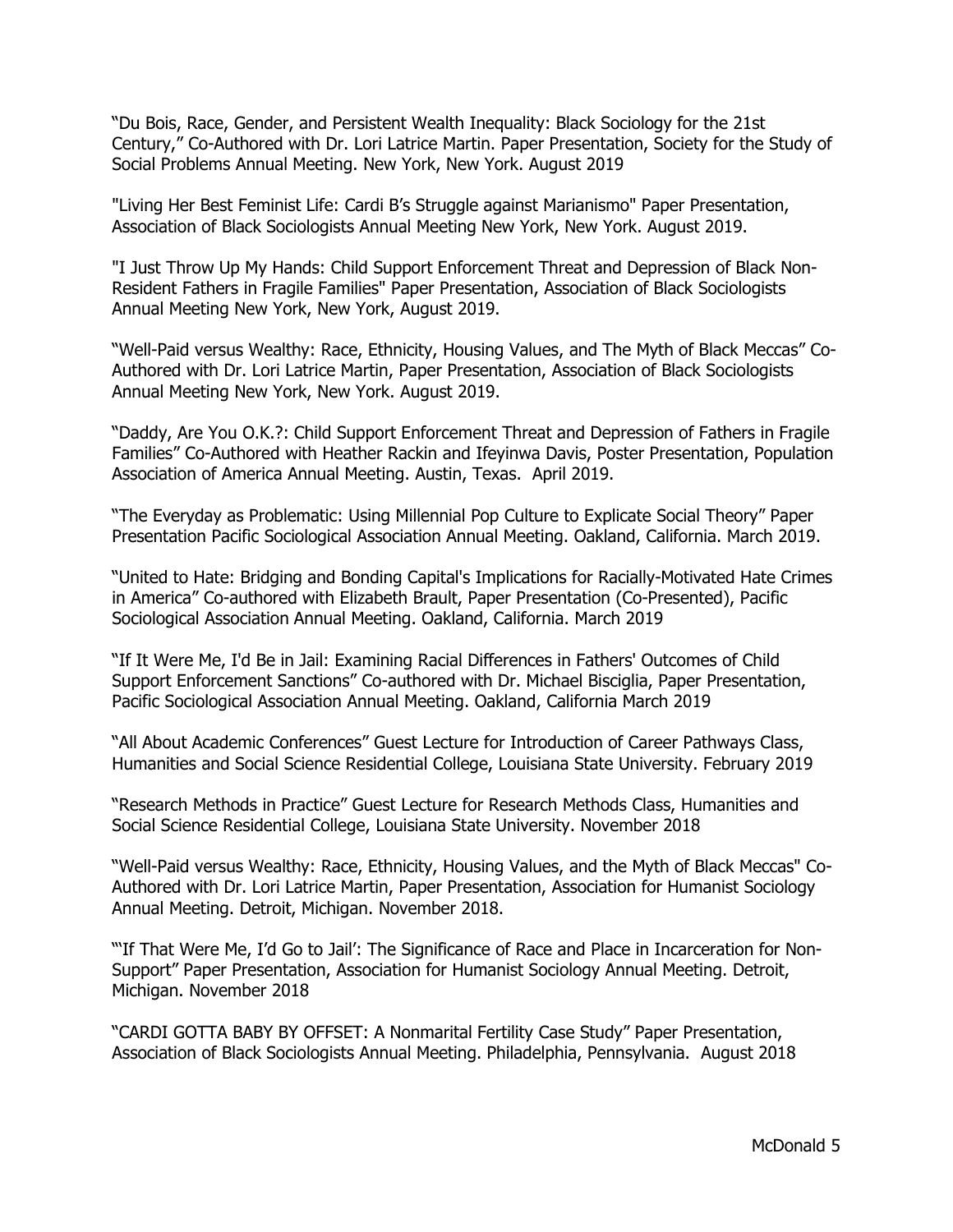"Black Superheroes during a Time of Black Social Movements" Paper Presentation/Session Organizer/Moderator Association of Black Sociologists Annual Meeting. Philadelphia, Pennsylvania. August 2018

"'GO 'HEAD GIRL, WAY TO REPRESENT!' Dealing with Issues of Race, Gender, and Sexuality in Shondaland." Paper presentation. Southern Sociological Society Annual Meeting. Greenville, South Carolina. April 2018

"Blue Lives Matter Laws: Police Protection or Countermovement." Paper presentation. Association for Humanist Sociology Annual Meeting. Havana, Cuba. November 2017

"Looking at the Impact of Race on Child Support Enforcement Outcomes." Co-authored with Dr. Michael Bisciglia. Paper presentation. Southern Sociological Society Annual Meeting. Greenville, South Carolina. March 2017

"I Can Do Bad All by Myself: A Comparative Analysis of Female Perpetrated Intimate Partner Homicide." Poster presentation. Southern Sociological Society Annual Meeting. Greenville, South Carolina. March 2017

"Court is Court is Court: Racial Disparity in the Child Support Enforcement System" Poster presentation. Southern Sociology Society Annual Meeting. Atlanta, Georgia. April 2016

## **PROFESSIONAL DEVELOPMENT**

**Participant** - Compact for Faculty Diversity. "27th Annual Institute on Teaching and Mentoring." Held Virtually. April 2021.

**Participant** - Compact for Faculty Diversity. "25rd Annual Institute on Teaching and Mentoring." Arlington, Virginia. October 2018.

**Invited Participant**- Center on Race and Wealth at Howard University and the Institute for Research on Poverty of the University of Wisconsin–Madison "Summer Dissertation Proposal Workshop." Washington, D.C. May 2018.

**Participant** - Compact for Faculty Diversity. "24rd Annual Institute on Teaching and Mentoring." Atlanta, Georgia. October 2017.

**Participant** - Compact for Faculty Diversity. "23rd Annual Institute on Teaching and Mentoring." Tampa, Florida. October 2016.

## **HONORS/AWARDS**

Roland Pellegrin Outstanding Student Award, Sociology Department Louisiana State University, April 2021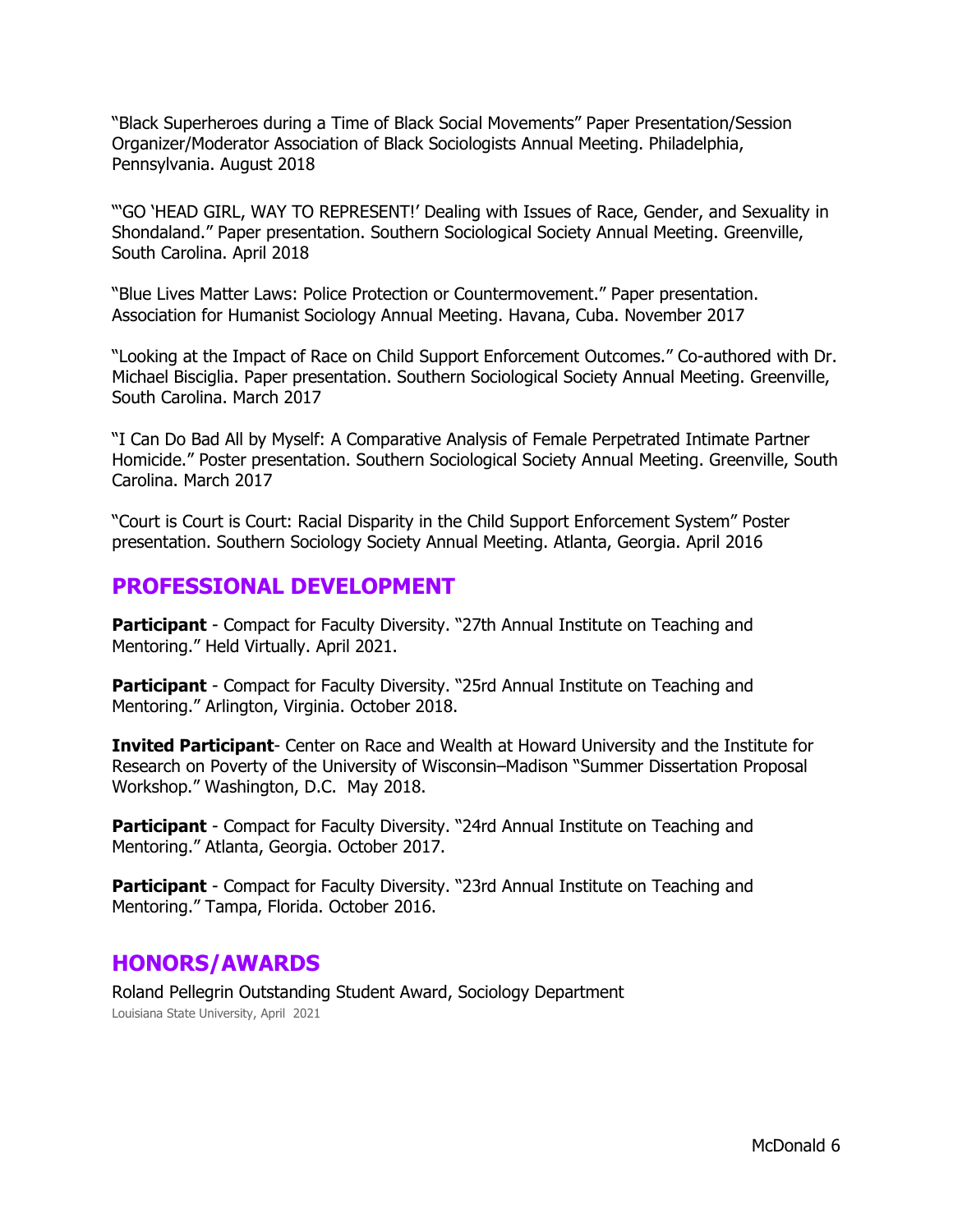### Graduate School Dissertation Year Fellowship - \$25,000

Louisiana State University. April 2021.

#### 2021-2022 ASA Minority Fellow -\$18,000

American Sociological Association. March 2021.

## College of Humanities and Social Sciences Advisory Council Outstanding Graduate Teaching Associate Award

Louisiana State University. March 2021.

#### AKD Graduate Student Travel Award.

Alpha Kappa Delta International Honor Society. March 2020.

#### PSA Graduate Student Travel Award

Pacific Sociological Association. March 2019

Annette Massé and Beatrice Remillard Award for Outstanding Non-Traditional Student. Louisiana State University. May 2018

Graduate School Dean's Travel Award Louisiana State University, November 2017

Doctoral Student Fellow, Louisiana Board of Regents/Southern Regional Education Board - \$25,000 per year Louisiana State University, 2016-2020

## Huel Perkins Doctoral Student Fellowship (declined)

Louisiana State University, July 2016

## **ACADEMIC AND COMMUNITY SERVICE:**

**Nominations Committee,** Association for Humanistic Sociology, 2019-2022

**Reviewer**, Criminal Justice and Behavior Academic Journal. 2019

**Social Media Fellow**, Association for Humanistic Sociology. 2018-2019

**Program Committee**, Association for Humanistic Sociology Annual Meeting. Detroit, Michigan. November 2018.

**Editorial Staff and Faculty Profile Writer**, Du Bois Courier LSU Sociology Graduate Studies Newsletter. Louisiana State University. 2017 - 2020.

**Board Member**, LSU Sociology Graduate Students Association, Louisiana State University. 2017-2018.

**Conference Registration Assistant,** Association for Humanistic Sociology Annual Meeting. Havana, Cuba. November 2017.